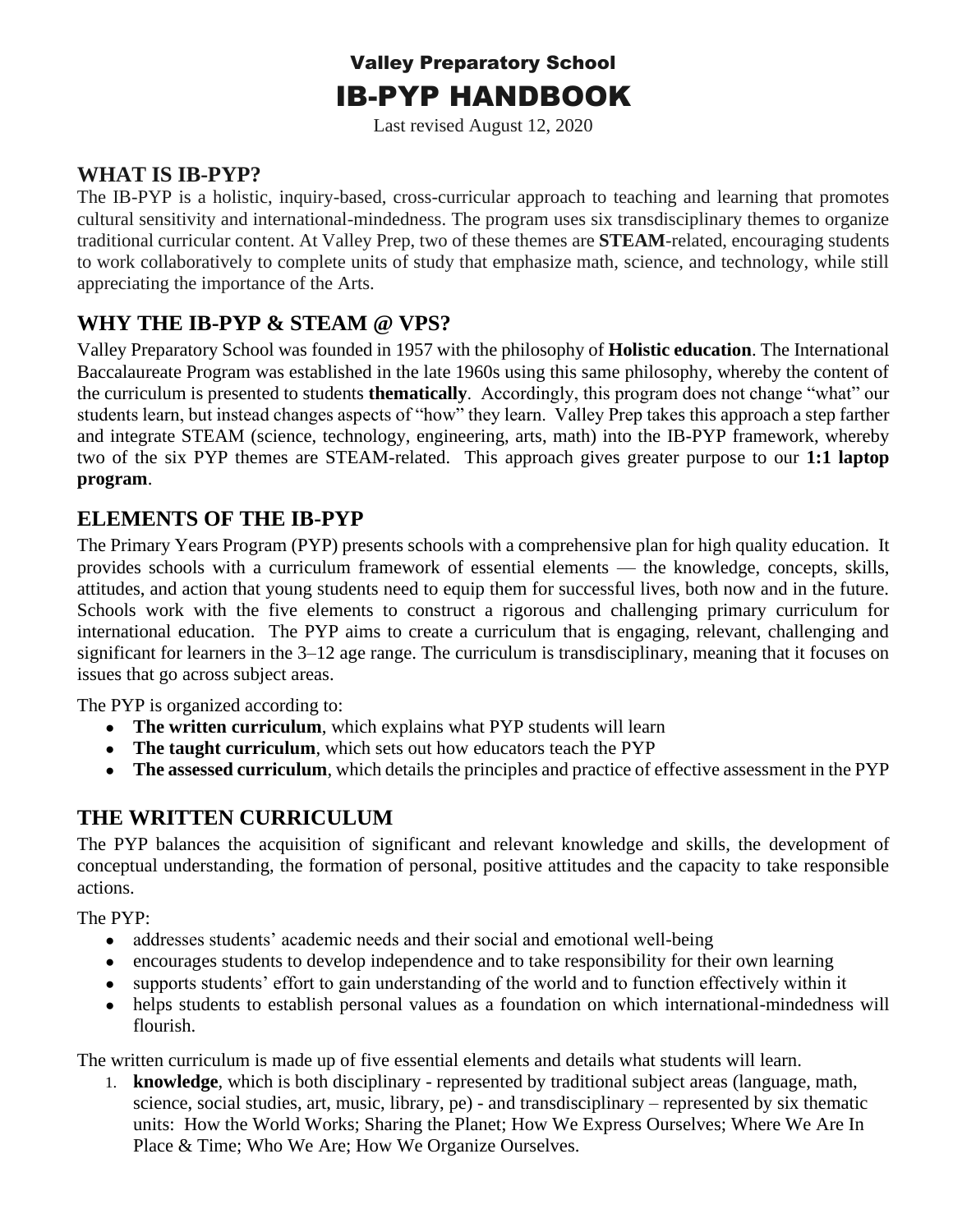- 2. **concepts**, which students explore through structured inquiry in order to develop coherent, in-depth understanding, and which have relevance both within and beyond subject areas.
- 3. **skills**, which are the broad capabilities students develop and apply during learning and in life beyond the classroom.
- 4. **attitudes**, which contribute to international-mindedness and the wellbeing of individuals and learning communities, and connect directly to the **[IB learner profile.](http://www.ibo.org/benefits/learner-profile/)**
- 5. **action**, which is an expectation in the PYP that successful inquiry leads to responsible, thoughtful and appropriate action.

# **THE TAUGHT CURRICULUM**

The taught curriculum is the part of the PYP that sets out its pedagogical approach. It identifies how schools should teach the [PYP written curriculum.](http://www.ibo.org/programmes/primary-years-programme/curriculum/written-curriculum/) The PYP is committed to structured, purposeful inquiry that engages students actively in their own learning. The program supports students' efforts to construct meaning from the world around them by:

- drawing on their prior knowledge
- providing provocation through new experiences
- providing opportunities for reflection and consolidation.

This approach respects students' developing ideas about how the world works. It encourages them to question, consider and refine their understanding of the social and natural world.

Collaboration is a key part of planning for schools implementing the PYP. All teachers are engaged in the planning process, defining the curriculum's central ideas, discussing how best to bring inquiry into those ideas in the classroom, and finding ways to meet the needs and interests of every student.

Teachers must attend training in order to implement the PYP. The IB offers a wide range of professional development to support educators in gaining a deeper understanding of the program.

# **THE ASSESSED CURRICULUM**

The assessed curriculum explains how teachers go about gathering and analyzing information about student performance. The IB does not set examinations or moderate grades in the PYP.

The purposes of assessment are to:

- promote student learning
- provide information about student learning
- contribute to the successful implementation of the program

Through assessment, the IB helps schools teaching the PYP to identify what students know, understand, can do and value at different stages in the teaching and learning process. In the PYP, learning is viewed as a continuous journey, where teachers identify students' needs and use assessment data to plan the next stage of their learning. Teachers use a wide range of assessment strategies to collect information on each of the elements represented in the [written curriculum:](http://www.ibo.org/programmes/primary-years-programme/curriculum/written-curriculum/) the understanding of concepts, the acquisition of knowledge, the mastering of skills, the development of positive attitudes and the ability to take responsible action.

In the final year of the PYP, students carry-out an extended, in-depth, collaborative project known as the **PYP exhibition.** This involves students working collaboratively to conduct an in-depth inquiry into real life issues or problems. Students collectively synthesize all of the essential elements of the PYP in ways that can be shared with the whole school community.It also provides teachers with a powerful and authentic process for assessing student understanding.The exhibition represents a unique and significant opportunity for students to exhibit the attributes of the [IB learner profile](http://www.ibo.org/benefits/learner-profile/) developed throughout their engagement with the PYP.It also provides schools and students with a wonderful opportunity to celebrate the transition of learners to the next phase of their education.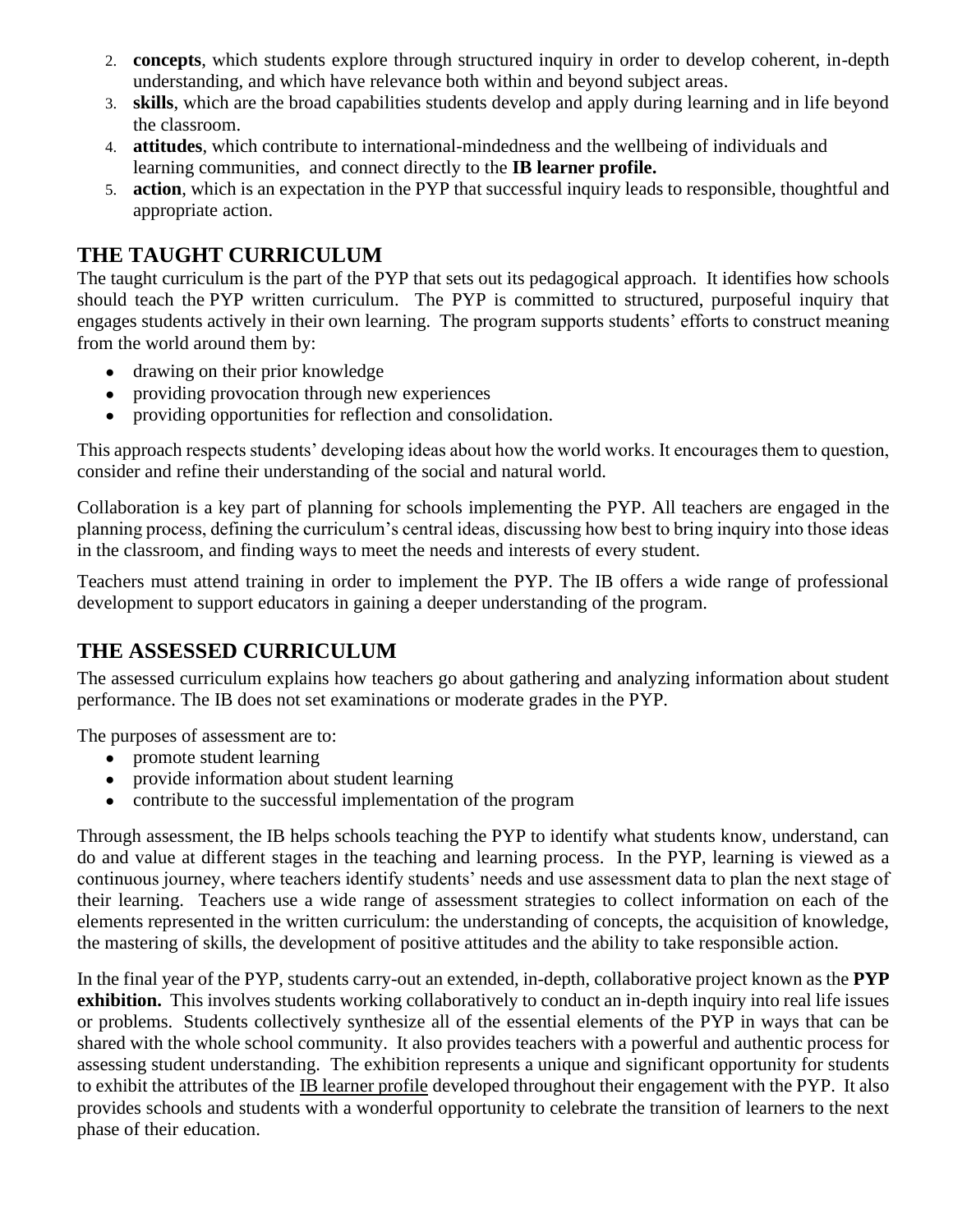# **THE IB LEARNER PROFILE**

Outlined below are the qualities we believe students should have, listed in a set of **ten student-learning outcomes** called the 'learner profile'.

- 1. **Inquirers** Their natural curiosity has been nurtured. They have acquired the skills necessary to conduct purposeful, constructive research. They actively enjoy learning and this love of learning will be sustained throughout their lives
- 2. **Thinkers** They exercise initiative in applying thinking skills critically and creatively to make sound decisions and solve complex problems.
- 3. **Communicators** They receive and express ideas and information confidently in more than one language, including the language of mathematical symbols.
- 4. **Risk-Takers** They approach unfamiliar situations without anxiety and have the confidence and independence of spirit to explore new roles, ideas and strategies. They are courageous and articulate in defending those things in which they believe.
- 5. **Knowledgeable** They have spent time in our schools exploring themes which have global relevance and importance. In so doing, they have acquired a critical mass of significant knowledge.
- 6. **Principled** They have a sound grasp of the principles of moral reasoning. They have integrity, honesty and a sense of fairness and justice.
- 7. **Caring**  They show sensitivity towards the needs and feelings of others. They have a sense of personal commitment to action and service.
- 8. **Open-minded** They respect the views, values and traditions of other individuals and cultures and are accustomed to seeking and considering a range of points of view.
- 9. **Balanced** They understands the importance of physical and mental balance and personal wellbeing.
- 10. **Reflective** They give thoughtful consideration to their own learning and analyze their personal strengths and weaknesses in a constructive manner.

# **PYP ASSESSMENT POLICY**

# **Philosophy or Assessment Beliefs**

Assessment is integral to all teaching and learning. The prime objective of assessment in the PYP is to provide feedback on the learning process. Assessment involves the gathering and analysis of information about student performance and is designed to inform practice. It identifies what students know, understand, can do, and feel at different stages in the learning process. Students and teachers should be actively engaged in assessing the students' progress as part of the development of their wider critical-thinking and selfassessment skills. The PYP approach to assessment recognizes the importance of assessing the process of inquiry as well as the product(s) of inquiry, and aims to integrate and support both.

At Valley Prep, we believe that assessment provides information through its diagnostic, formative and summative components. Assessment is ongoing, authentic, varied and purposeful. It is a collaborative and informative process that involves students, families, teachers and community. Instructional and curricular decision making is driven by our assessments.

# **Purpose of Assessment**

The purpose of assessment is to inform and involve students, parents, teachers and administrators. Effective assessments allow:

- 1. Students to be an active part of the learning process through reflection and demonstration of their understanding.
- 2. Teachers to guide their instruction and to communicate progress with students and families.
- 3. Parents to see evidence of their child's learning and development, while supporting and celebrating their child's learning.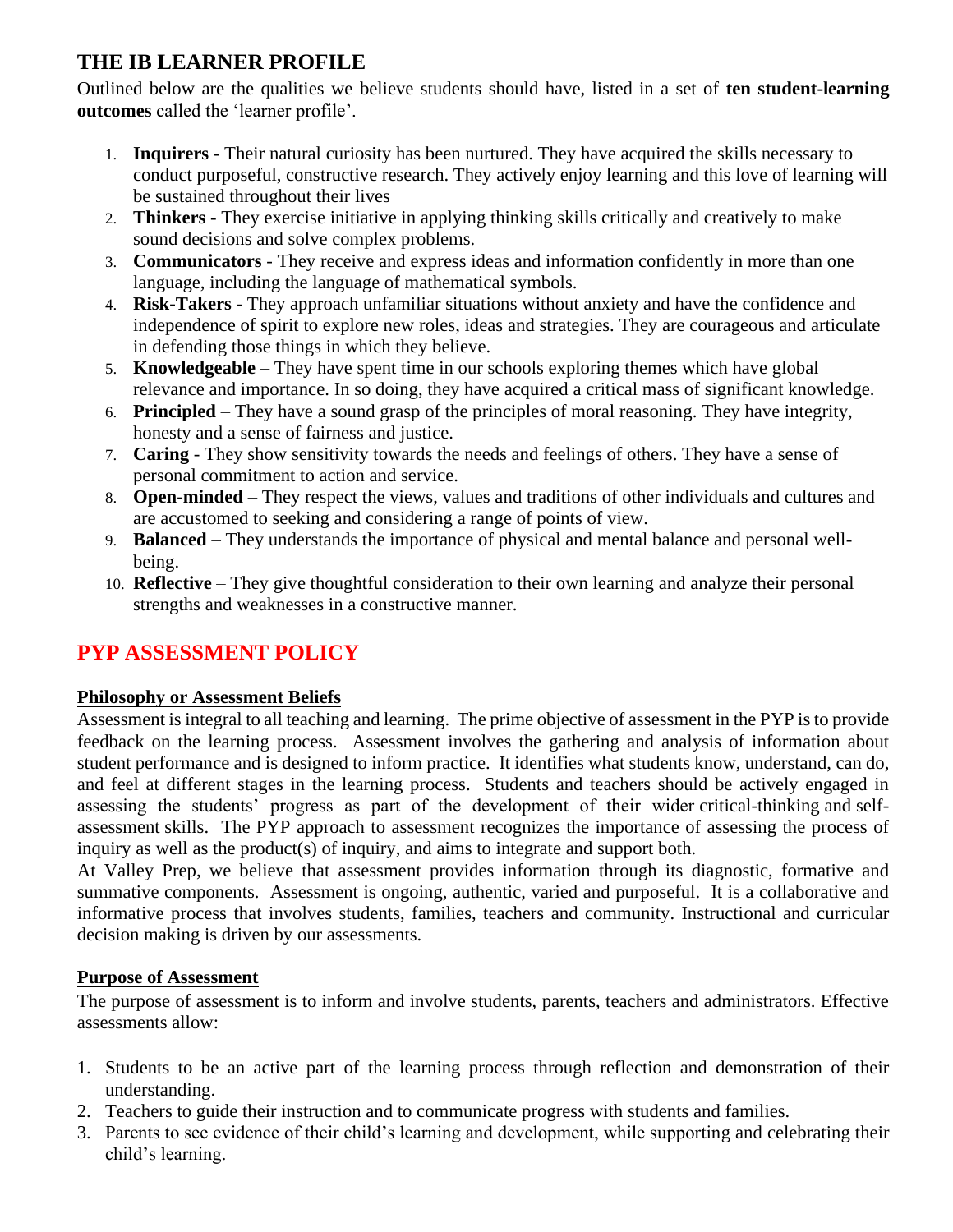4. Administrators to build a sense of community within the school and communicate the school's progress.

### **Types of Assessment used at Valley Prep**

#### Formative assessment

Formative assessment is interwoven with daily instruction and assists the teacher in planning for the next stage of learning. It provides regular and frequent feedback to the teacher and the student. It also gives students an opportunity to improve their understanding and to cultivate enthusiasm for learning. Teachers use various assessment tools to keep a record of student progress.

#### Summative Assessment

Summative assessment takes place at the end of the teaching and learning process and provides students with an opportunity to show what they have learned. It also shows how effectively students understand the central idea of the unit. Summative assessment results are the primary factor in determining final course-grades.

### Diagnostic/pre-assessment

Diagnostic assessment prior to teaching helps teachers and students find out what the students already know and can do.

# The 5th Grade Exhibition

The 5th grade students are expected to develop and present their own collaborative unit of inquiry that showcases the five essential elements of the PYP (knowledge, skills, concepts, attitudes and action). This is an opportunity for the students to exhibit the attributes of the learner profile which they have been developing throughout the Primary Years Program.

### **Practice (Strategies for recording and reporting)**

- 1. Observation: Students are observed regularly with teachers noting the growth and progress of individuals, groups and the whole class.
- 2. Performance assessment: Students apply what they have learned by completing authentic tasks that have more than one acceptable solution.
- 3. Process-focused assessment: Teachers observe students with a particular skill in mind, noting students who are meeting, exceeding or struggling to meet the expectations.
- 4. Open-ended tasks: Students are asked to complete or communicate an original response. This can be a drawing, written response, diagram or a solution.
- 5. Test/quiz: These assessments provide a snapshot of students' subject-specific knowledge.
- 6. Student reflections: Students may are asked to reflect on what they have learned at the end of a lesson/unit.

# **Reporting**

# The Written Report

- 1. Teachers will complete the report card at the completion of each trimester. The report card includes grades for all curricular areas. The school follows a standards-based grading approach (see later section for more details).
- 2. Families of students who are struggling academically or behaviorally will receive a mid-trimester report.
- 3. Staff will administer the ERB standardized exam to students in grades 2-8 in the spring of each year. ERB provides highly regarded admission assessments for students applying to independent schools and/or specialized public schools requiring entrance exams in the United States and Internationally for Pre-Kindergarten through Grade 12.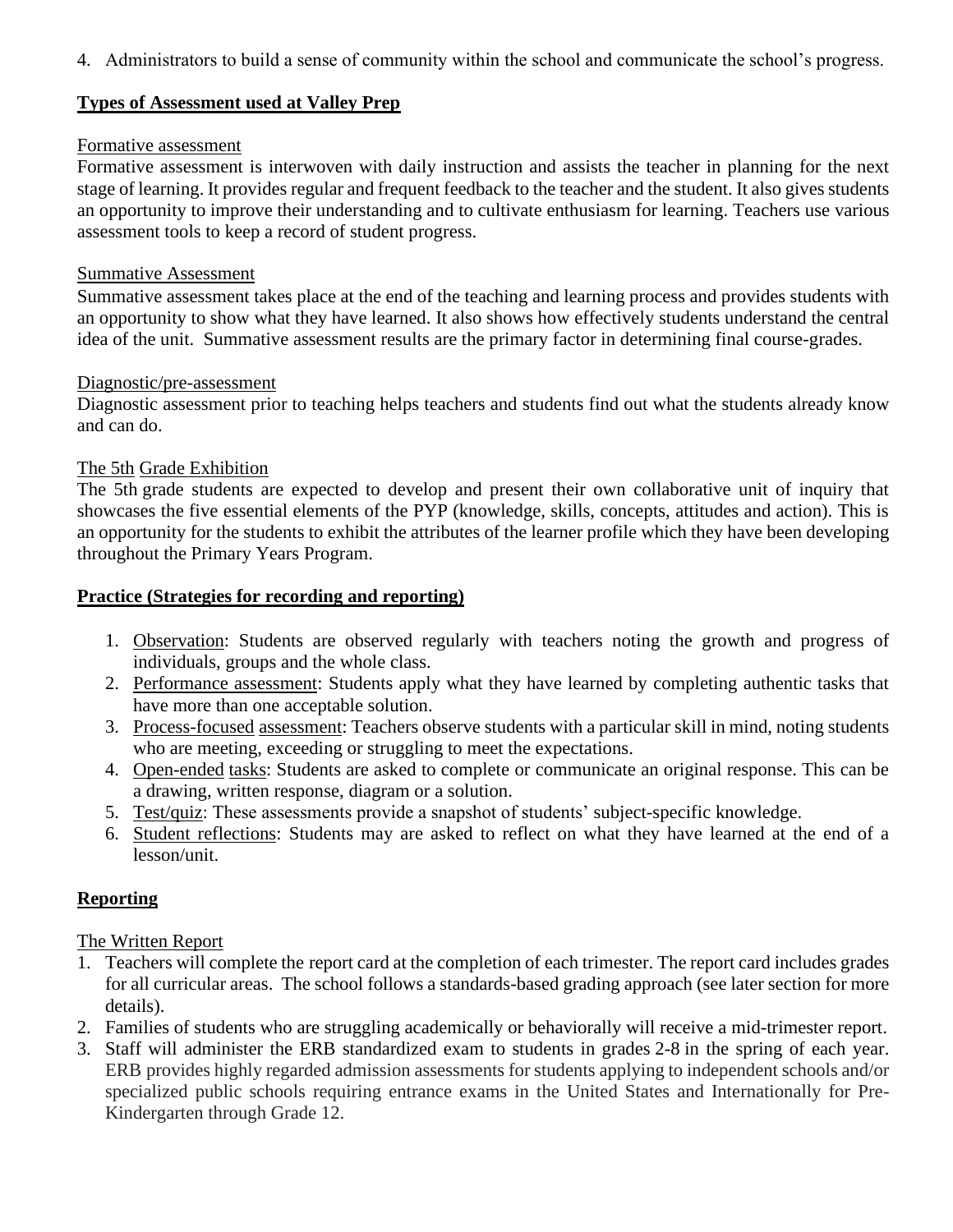### Parent/Teacher/Student Conferences

The eventual goal at VPS is to establish the following format:

- 1. Fall: Goal setting. This is a relationship-building conference with the parent, teacher, and sometimes the student. The purpose of this conference is to discuss and identify social, emotional and academic strengths or areas for improvement.
- 2. Spring: This is a conference between the parent, teacher, and sometimes the student that reviews the student's progress, in addition to sharing academic information and work samples.

Portfolios (currently optional for teachers to maintain)

- 1. Portfolios are a purposeful collection of a student's work that is designed to demonstrate successes, growth, higher-order thinking, creativity and reflection.
- 2. Portfolios are a cumulative collection of student work that travels with the student from Kindergarten through Fifth grade. They are housed in the student's classroom and are accessible to the student and his or her family at any time during the school year. The portfolio is the property of the student and goes with the child upon leaving or graduation from the program.

# **PYP LANGUAGE POLICY**

### **Statement of Belief**

At Valley Preparatory School, we believe that language is fundamental to the success of all student learning. This includes the ability to express oneself through speaking, reading, writing, drawing, acting, etc. This also includes communication through different languages, including the languages of science, math, and the arts. Language is essential to the construction of meaning and connects all of our curriculum elements and ultimately supports the mission of our school. We believe that literacy instruction should connect to our units of inquiry, instilling an intrinsic love of literacy by using balanced literacy, authentic assessment, and instruction that is differentiated to the needs of each learner thus building life-long readers and writers. Through inquiry, teachers provide students with opportunities to use language in many different formats, including debate, role-play, and art, as well as the traditional teaching of language both embedded in the units of inquiry and as stand-alone subjects. Valley Prep accepts the responsibility to recognize and support language development of all students through the expectation and understanding that all of our teachers work together to make sure that language is through integrated learning and meaningful contexts.

#### **Identification of Language Needs**

During the application phase, students/families indicate the language most often spoken in the home, as well as additional languages spoken. For any student who is not from a home in which English is the listed primary language, testing may occur to determine level of ability in English to ensure proper support.

# **Support for Language Learners**

Our teachers are constantly working to create a caring language community to enhance the language learning of all students. Valley Prep strives to promote a language-rich campus for all students through the implementation of technology, multimedia and library resources. We ask that teachers be well informed of their students who have language needs and other language abilities. Valley Prep encourages families to continue mother tongue development at home, and support is given to these students whose mother tongue is a language other than English.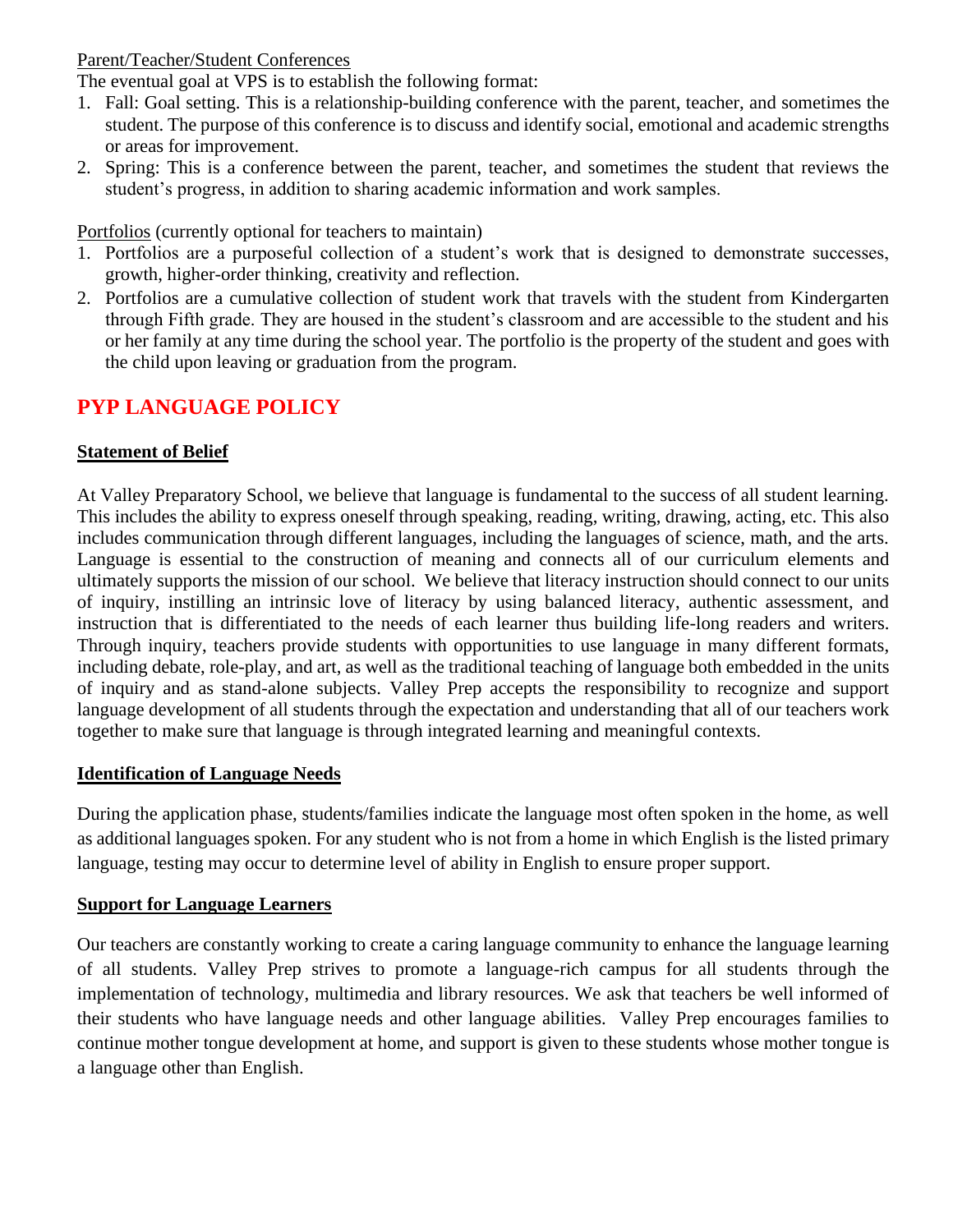# **Parent Support for Language**

Parents are encouraged to support language development at home through homework assignments and grade level newsletter suggestions. Parents may be asked to read with students on a regular basis, discuss concepts to check for understanding/comprehension, assist with inquiry-guided research, complete writing prompts, and encourage oral communication.

### **Language in the Classroom**

In the classroom, language is supported through various literacy activities such as: reading A-Z, guided reading, writer's workshop, writing in content, classroom libraries, visuals, instructional vocabulary, individual word lists, daily read-alouds and opportunities for students to use language during presentations and collaboration. Learning is differentiated in the classroom in a variety of ways. Students are individually assessed in their reading ability using STAR testing, and often organized into leveled-groups.

### **Language and the Program of Inquiry**

Language is integrated throughout the Program of Inquiry. Higher level thinking, key concept questions, and extended research all lend themselves to having a strong vocabulary and language presence within the planners. Oral, visual, and written language are all present within planner activities. Literature selections both in read-alouds and guided reading are chosen to build an understanding of the concepts within the planners.

### **Additional Language**

Spanish and French are the second languages taught to students in PS-8<sup>th</sup> grade. In PS-1<sup>st</sup> grade, students take both languages. Beginning in 2<sup>nd</sup> grade, students select one language of focus which meets multiple days per week for 45 minutes. The size of each class is "capped" in order to ensure an equal distribution of students between each program. Additionally, students cannot change their language-selection after the first week of school.

# **Language Resources**

Our goal is always to increase language resources. We continue to add to an extensive literacy library of leveled books that support our IB planners. The Valley Prep library has an array of fiction and nonfiction books, and we are continuing to grow our collection of books in other languages. In addition, we have a variety of online resources to support student learning and research. Valley Prep has also purchased online programs to support students who are struggling with reading.

Valley Prep offers professional development in the realm of language arts in a variety of ways. A professional library of resources is available for teachers to learn additional best practice methods and the teaching staff comes with a wide variety of abilities and experience and can provide professional development internally as well. We regularly utilize time during our staff development and team planning time to further our language knowledge, and we are working toward a vertically aligned campus in the area of Lang Arts.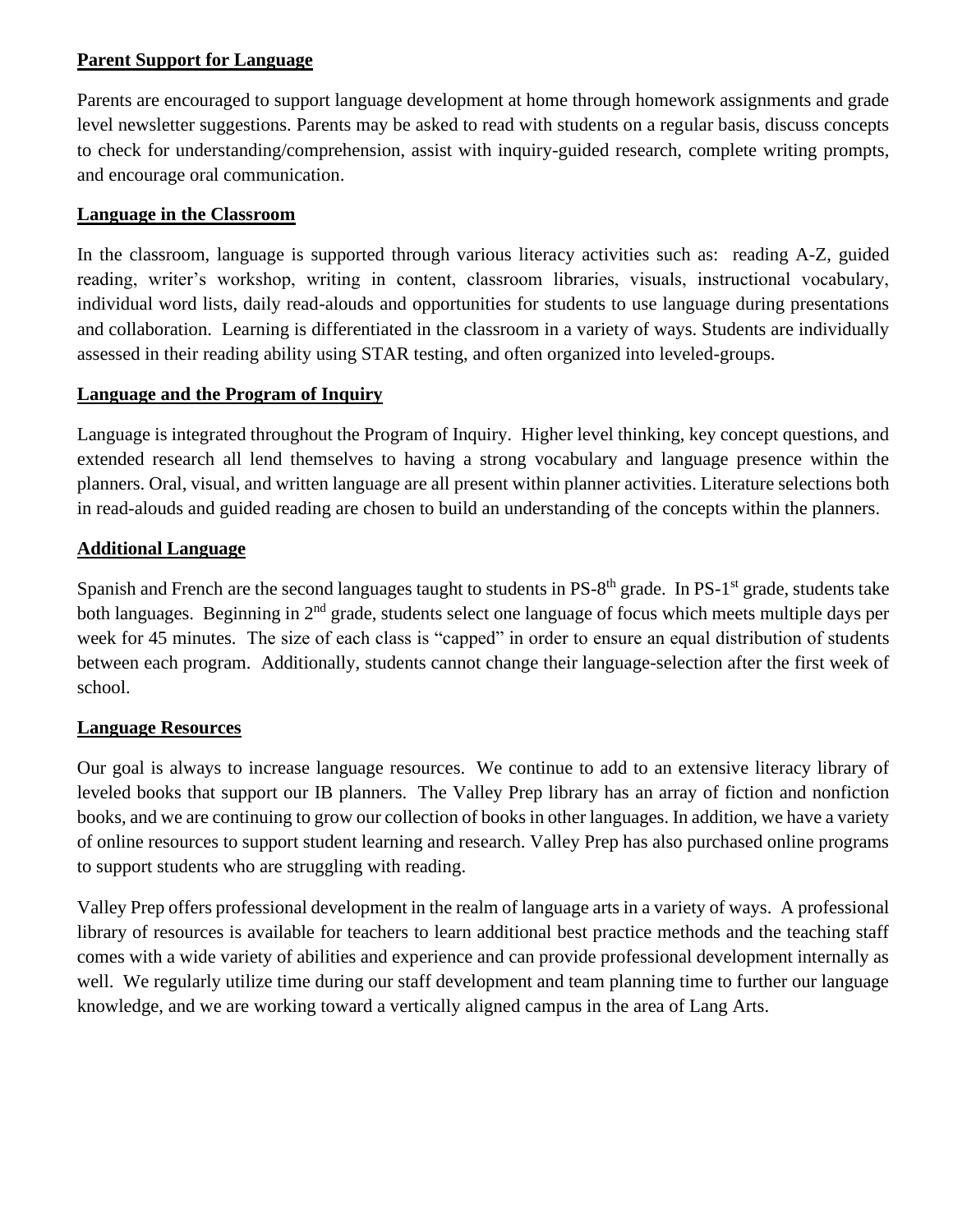# **PYP ACADEMIC HONESTY POLICY**

# **Our Philosophy**

This policy on Academic Honesty addresses the implementation of our values and beliefs which are in line with the IB philosophy. Academic honesty must be seen as a set of values and skills that promote good practice in teaching, learning and assessment. The concepts of intellectual property and authenticity of work and proper conduct during testing procedures are related to academic honesty.

# **Teachers encourage honest creative, critical PYP work by:**

- creating inquiry-based assessment tasks where creativity is encouraged and where the use of information helps to solve a problem;
- designing assessment criteria that value and reward the work required, rather than only the result;
- teaching ways to acknowledge others: PYP students can learn to use quotation marks to mark other's words or describe what help was useful and why;
- teaching reflection on the learning process: reflective writing about source values students' hard work rather than stressing formal citation or demonizing copying;
- Students from all grade levels are made aware of academic honesty by teachers when doing research on their Macbooks or in the STEAM-lab

As part of the process of educating students about the importance of academic honesty the following definitions will be used:

# **Definition of cheating**

- The intentional giving or receiving of an unfair or dishonest advantage over other students; any such advantage that is not authorized by a teacher and/or other staff member.
- This may be done by any means whatsoever including but not limited to fraud, threat or force, theft, unacceptable talking, signs, gestures, copying from another students, unauthorized use of any materials, books, software programs, computer/ equipment or other information.
- Attempted cheating

# **Definition of plagiarism**

- Presenting as one's own words and work (including images, photos, art, etc.), ideas, or the opinions of someone else without proper acknowledgement.
- Borrowing the sequence of ideas, the arrangement of material, or the pattern of thought of someone else without permission.

# **Consequences**

Although we expect our students to choose, act and reflect in an ethical manner, students must also understand that there are consequences for unethical behavior. Any cases of cheating and plagiarism will be treated seriously and will be appropriately sanctioned. Although each case will be evaluated on an individual basis according to relevant circumstances, it should be noted that if a student cheats or plagiarizes he or she may receive zero for the assignment.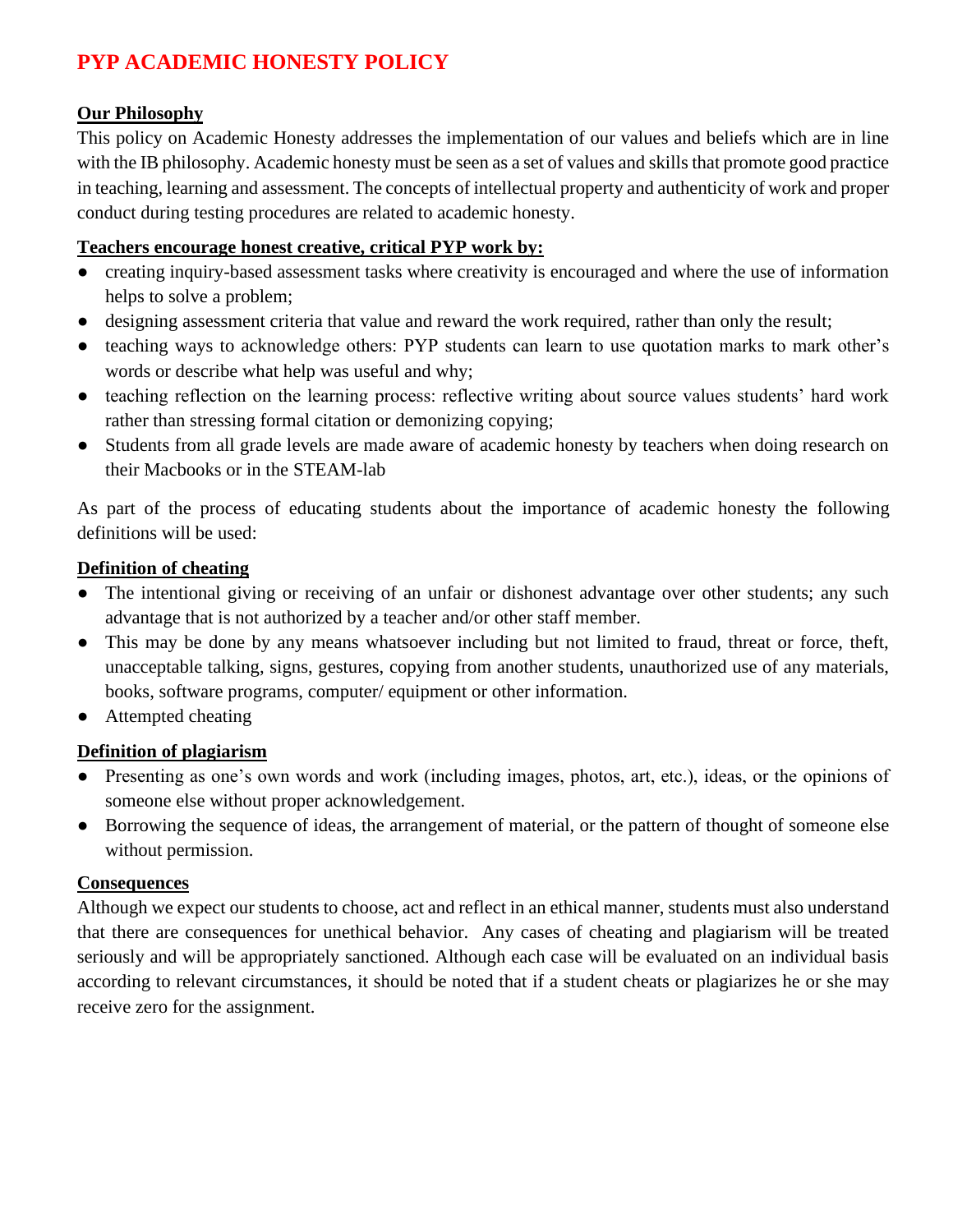# **PYP DIVERSITY, EQUITY, & INCLUSION POLICY**

Valley Preparatory School is a private, non-denominational PS-8<sup>th</sup> grade school located in Redlands, California. We accept all students regardless of their race, sex, gender, or exceptionality in an inclusive environment. This policy is designed to address the needs of students with exceptionalities within the IB Mission for ALL students to be internationally minded and successful learners.

# **DIVERSITY**

### **Philosophy**

We believe that schools must actively welcome and equally support students, families, faculty, and staff of varied backgrounds and encourage them to share their unique gifts, thereby cultivating a rich educational experience for all community members.

### **Practice**

The VPS faculty and staff strive to create a learning environment that exposes students to the value and breadth of differences, informs their perspectives, and prepares them to shape their communities and the wider world.

### **Definition**

We define diversity in education as the understanding that each student is unique and must be provided with opportunities to explore differences in a safe, positive, and nurturing environment.

### **Program Structure**

We aim to provide an overall program that ...

- Uses resources that reflect many voices, nationalities, and perspectives.
- Understands the importance of strong student:teacher relations.
- Is not afraid to address inequality in any form
- Aims to maintain strong home:school relations, leveraging the backgrounds of the parents to enrich the students' learning experiences
- Aims to hire and retain a diverse faculty and staff
- Provides professional development opportunities for teachers in the areas of diversity, equity, and inclusion

# **EQUITY**

#### **Philosophy**

We believe that all learners must be provided with equal and fair treatment and opportunities.

#### **Practice**

The VPS faculty and staff endeavor to ensure equity by recognizing, respecting, and attending to the diverse strengths and challenges of the students we serve, with the aim of ensuring that *all* students are able to learn and thrive.

# **Definition**

We define equity in education as how each child receives *all* of what they need to develop to their full academic and social potential.

# **Program Structure**

We aim to provide an overall program that ...

• Ensures equally high outcomes for all participants